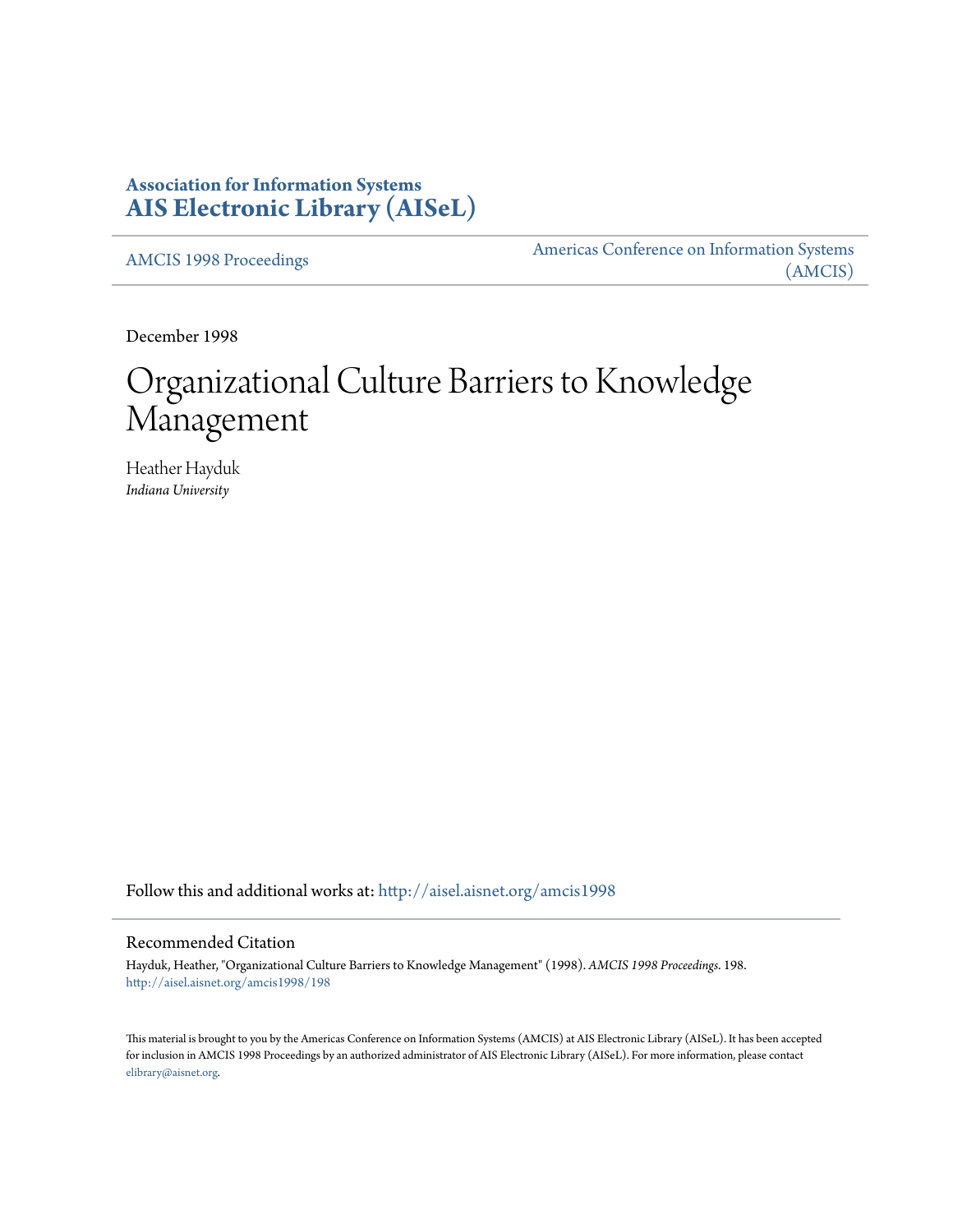# **Organizational Culture Barriers to Knowledge Management**

## **Heather Hayduk**

Indiana University

The field of Knowledge Management has recently become the focus of writings and research of management strategists and information technologists. While many seem convinced that Knowledge Management is the correct approach to secure a strategic advantage, there has been less focus on the means by which a company implements a Knowledge Management initiative. In order for a Knowledge Management initiative to be successful, knowledge exchange must take place. In order for knowledge exchange to take place, significant cultural elements must take exist—those that reward the sharing, adaptation and application of the collected corporate knowledge.

## **Knowledge Processes**

#### *Knowledge Sharing*

It is proposed in this paper that, in order for knowledge management systems to be effective, performance review systems and incentive systems should be designed to foster the development of corporate knowledge between employees. Employee motivation and performance are closely related to compensation, and effective pay systems should provide an incentive to employees to be productive and contributing members of the organization [Patten, Jr. 1977]. Deming [1986] proposes that individual performance appraisal cannot lead to significant improvements in organizational productivity and quality. Performance reviews or incentive systems that are tied to individual achievement or short-term financial gain may be counterproductive to a system that depends on employees to share, adapt and apply knowledge.

Therefore, compensation systems should recognize the performance needed from employees to support a knowledge management system. Personal contributions, or those attributes not demanded for a job, are not rewarded by a company because doing so would mean paying for contributions not required by the organization. Many companies are not careful to send clear signals of the contributions the organization needs, can accept, and will compensate versus those it does not want [Belcher 1974]. When implementing a knowledge management initiative, it is important to definitively integrate knowledge management systems, structure and processes into the existing core work processes. Additionally, knowledge capture should be a step in key processes [Hibbard 1997].Because employees generally expect to be compensated for extra performance on the job, an organization must clearly communicate which knowledge management activities are considered as measurable attributes for performance evaluations.

Companies that have implemented Knowledge Management initiatives have used a variety of processes to enable the sharing of knowledge within the organization: informal and formal mechanisms; and personal and impersonal interactions. These processes are designed to create knowledge, which, as described by Nonaka and Takeuchi [1995], is created as a spiral. People share internal knowledge through socialization with others or by capturing it in digital or analog form. When knowledge has been shared, the recipient internalizes the shared knowledge, creating knowledge within the recipient. Recipients of knowledge then share their new knowledge with others, and the process repeats[Nonaka and Takeuchi, 1995]. Knowledge can be shared through informal mechanisms such as conversations by the water cooler and through formal mechanisms such as the distributions of white papers throughout an organization. Knowledge can also be transferred through personal interactions such as apprenticeship programs and impersonal interactions such as the input into and output from formal knowledge databases such as Lotus-Notes.

Although knowledge sharing processes vary greatly in form, each demands dedicated time of employees to be effective. Logically, if time is required for these processes, and these are required for the desired outcome, then it is proposed that the employees must be encouraged to participate in process activities. Encouragement may take the form of corporate policies and review systems, as well as management attitudes. Additionally, employees must be given access to the time needed to participate in these knowledge-sharing activities. For example, if input into a knowledge database is a desired action, then the expected timeframe of that process activity must be extended to allow for this additional responsibility.

This paper proposes that if the time to participate in knowledge-sharing activities must be taken during the traditional workday, traditional performance measures should be altered to recognize that time spent on knowledge-sharing activities is a legitimate, business-enhancing activity. If the expected output from employees is expected to remain constant, and knowledgesharing activities are expected in addition to the current level of output, then performance measures must be designed to recognize these activities as ancillary to the normal output, and incentives must be created to recognize and reward the increased level of output from each employee.

Performance-based compensation systems are effective for short-term performance measures. To be effective, proscribed goals of a performance-based compensation system should be seen as attainable, within reach, and should provide early results [F. Luthans, Hodgetts, B. Luthans, 1997]. Short-term financial measures, it is proposed, may therefore be counterproductive to knowledge sharing processes, as their value may not be evident in the short-term. Additionally, employees may require time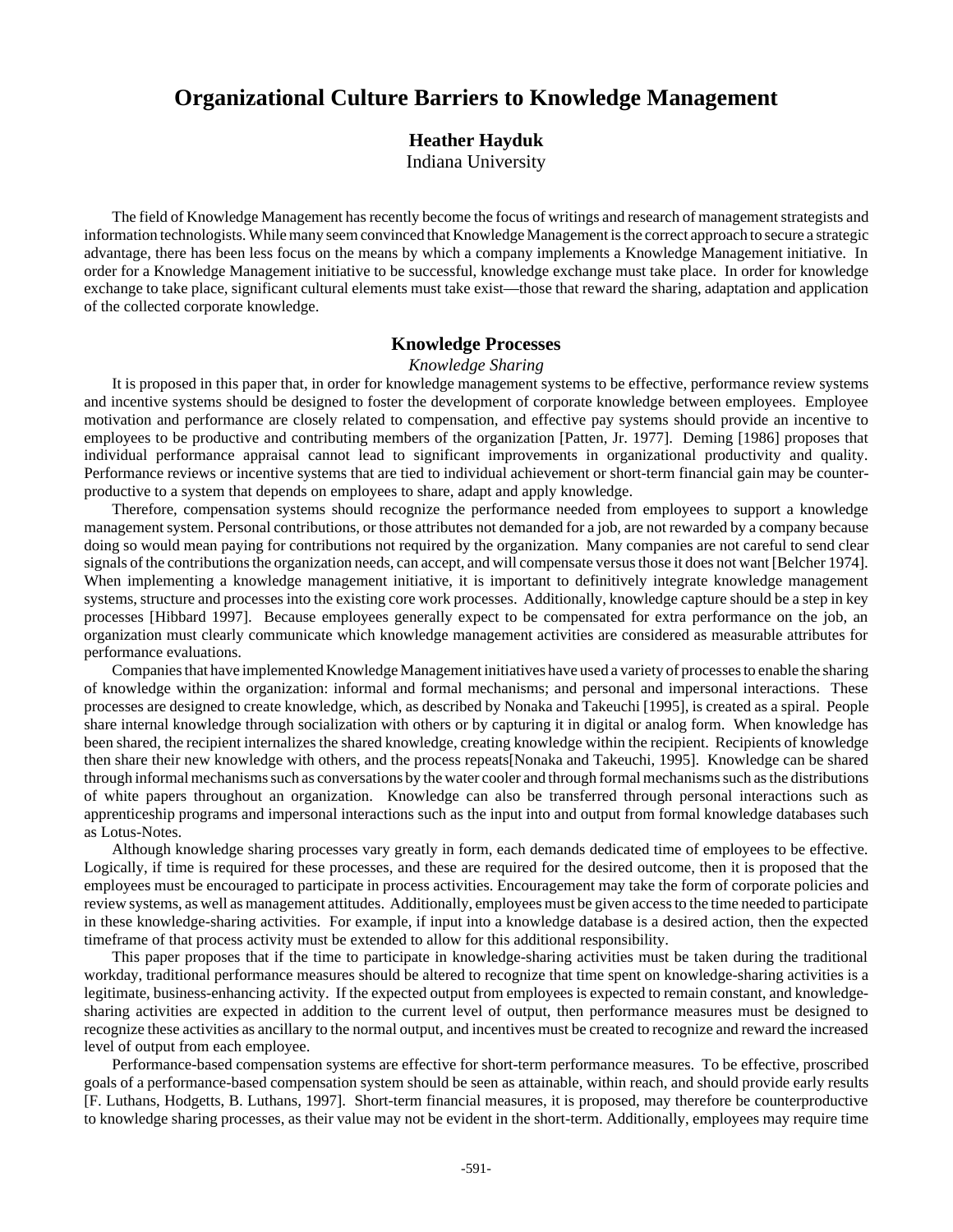to adapt to changes in work processes, some of which may require initial and even significant investments. Finally, the value of shared, adapted and applied knowledge may not always carry a tangible or easily identifiable cash value. Because knowledge management initiatives may not have easily identifiable cost benefits, it is believed that financial performance measures will not be effective measures of employee performance, and compensation systems should be designed to reflect this.

#### *Adapting and Applying Knowledge*

This paper has proposed that effective Knowledge Management processes require employees to feel encouraged to share knowledge among one another. However, to reap the benefits of shared knowledge, employees should also feel encouraged to adapt ideas and concepts that has been shared by co-workers and apply them to new situations.

Performance evaluations and incentive systems that encourage employees only to contribute knowledge to sharing processes would limit the effectiveness of these processes. For organizational learning to come from knowledge-sharing systems, knowledge must not only be contributed to the systems, but it must also be drawn from the systems and adapted so that it can be applied to new situations. It is not until knowledge has been adapted and reapplied that learning takes place [Prusak and Davenport 1998].

This paper asserts that when current performance evaluation and incentive systems are adapted to create a knowledge-sharing corporate environment, focus must be placed on systems that recognize and reward not only the sharing of new ideas within the company, but also the ability to effectively implement these shared ideas. As long as employees are rewarded only for creating new ideas, knowledge-based information systems will be a bank for the collection of historical accounts of successful ideas—employees will be incented to repackage existing ideas rather than apply ideas that have been developed by their peers. For these systems to create value, both the sharing of ideas and the implementation of ideas must be recognized as providing value to the company and be rewarded as such.

# **Cultural Considerations**

## *Cultural Barriers*

The culture that develops within a workplace is a function of both the unique national cultures of the employees [Lundy and Cowling 1996], as well as the culture that is developed within the organization [Deal and Kennedy 1982]. It is the belief of this paper that the acceptance of a change made in the workplace, particularly a significant change in the manner in which information is communicated, used, or applied, is dependent upon the culture in which the workplace operates.

In describing the dimensions of management upon which international corporate cultures can be defined, two dimensions in management, identified by Hofstede [1984] as endemic to the United States, are individualism and masculinity. Societies with a strong individualistic dimension are characterized by the need to fulfill obligations of self-interest and self-actualization. A strong masculine dimension is characterized, in part, by strong ego needs—the need to achieve, to excel and to feel proud on one's work. This dimension is characterized by the belief that the work environment should give chances to excel and that strict accountability is needed to show degree of achievement [Hofstede, 1984]. This paper asserts that the dimensions in management that would affect the propensity of employees to accept systems, structures and processes that promote the sharing, adaptation and application of knowledge are individualism and masculinity.

Several elements are attributed to the development of a culture within and organization. In addition to the national culture of an organization, a culture unique to the organization is highly influenced by the business environment of the company. The business environment can be described as the reality in which the business operates, which is dependent on their products, competitors, customers, technological dependence, and level of government influence [Deal and Kennedy 1982]. This culture is also defined by the types of employees hired into the organization [McDavid and Harari 1968]. A third element is the dynamic relationship between the business environment and the employees hired into the organization. The employees hired into the organization bring their societal culture to the workplace through language and customs, affecting the organizational culture. This, in turn, affects the individual's personal values, attitudes, assumptions and expectations [Mendenhall, 1988-9]. The introduction of new processes into an organization affects the workplace rituals and, therefore, the corporate culture. The interaction between the employees and the systems, structures and processes established by management affects all elements to create an adaptive element that also influences corporate culture.

#### *Changing Culture*

While knowledge management is a relatively new concept in strategic management, change has been a part of the corporate fabric for ages. As such, many theories exist regarding strategies for the management of change within an organization. In the implementation of knowledge management systems, structures, and processes within an organization, management is not limited by the means by which a knowledge-sharing culture can be developed.

Foremost, changes in systems, structures, and processes needed to develop a knowledge-sharing environment must be embraced by management. Support of a new system should come not only through the communications of management, but also through the behavior of management [Lundy and Cowling 1996]. If through either direct communications or management's behavior, it is evident that the structure, systems, or processes that support a knowledge management system do not have the full